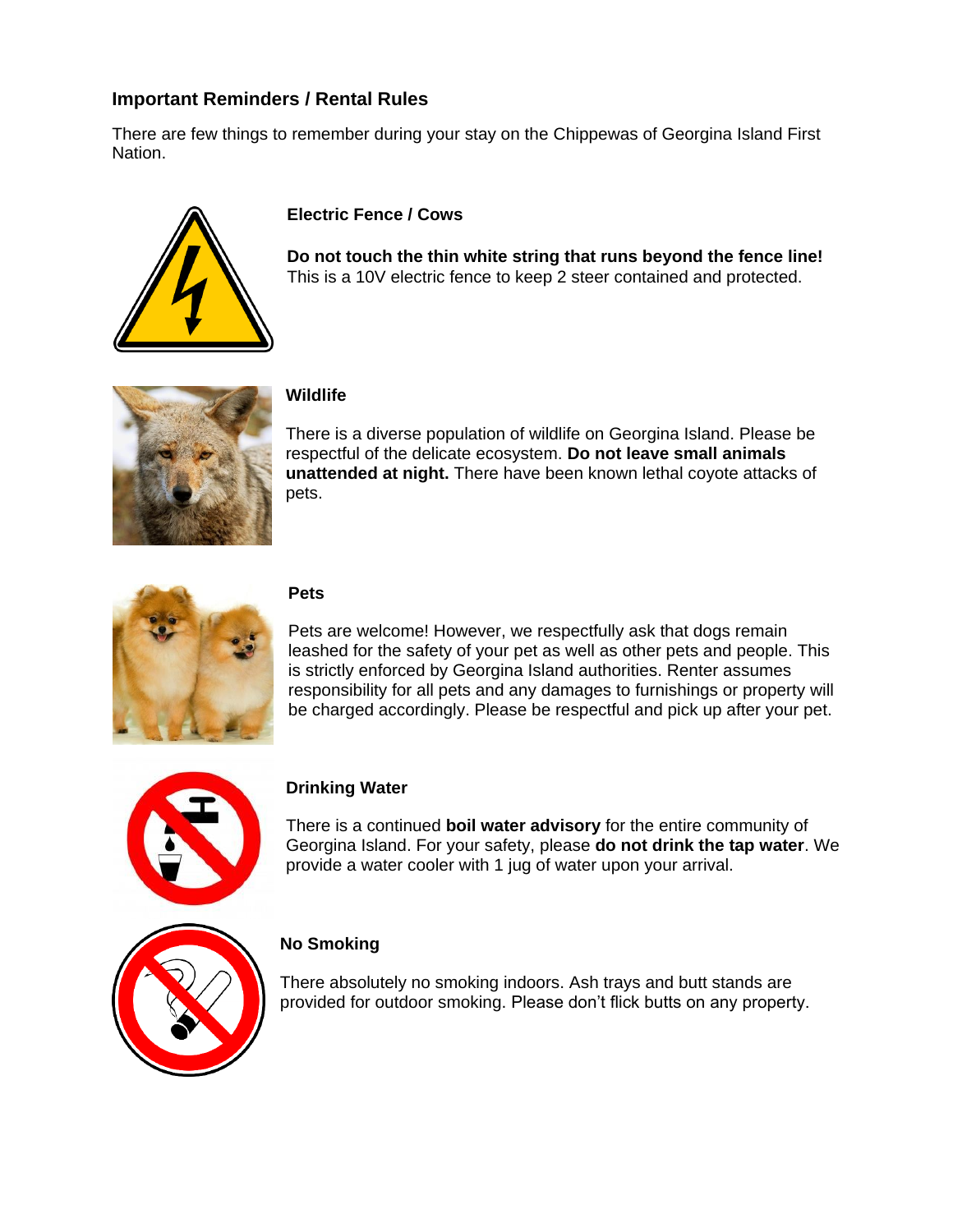

## **Wood Stove**

Wood can be purchased extra (but not brought over) from Jake Charles. Please be safe and have an understanding of how to use wood stoves before using.

- Proper use of the damper  $-$  open when lighting, and when putting fire out1
- What to do with excess ashes when cool, scoop carefully into metal bucket
- **Never put gasoline in woodstove**
- **Never leave small children unattended**
- **Use common sense**
- A fire extinguisher is in the laundry room.



#### **Housekeeping**

There is no daily housekeeping service. While linens and bath towels are included in the unit, daily maid service is not included in the rental rate. We suggest you bring beach towels. We do not permit towels or linens to be taken home. Keep the property and all furnishings in good order. Only use appliances for their intended uses.



#### **Garbage & Recycling**

Please ensure **all garbage is secured in the bin** every night; Animals will get into it. Recycling is separated by plastic/glass/tin and paper. This can be bagged in clear blue bags. There are no "green bin" services. Bags are provided.



## **Beach Safety**

**Never leave a child unsupervised.** Please use appropriate water safety. Use of floatation devices or boats is at your own risk.This semiprivate beach is shared only with the Charles family. Be mindful of neighbours and keep dogs on leashes. Water shoes are recommended as it is a rocky waterfront. Respect the land and clean up after your stay. We are not responsible for lost or stolen items.



#### **Power Outages**

Power Outages are common on the Island. An emergency kit is provided with flashlights, candles, matches and first aid.